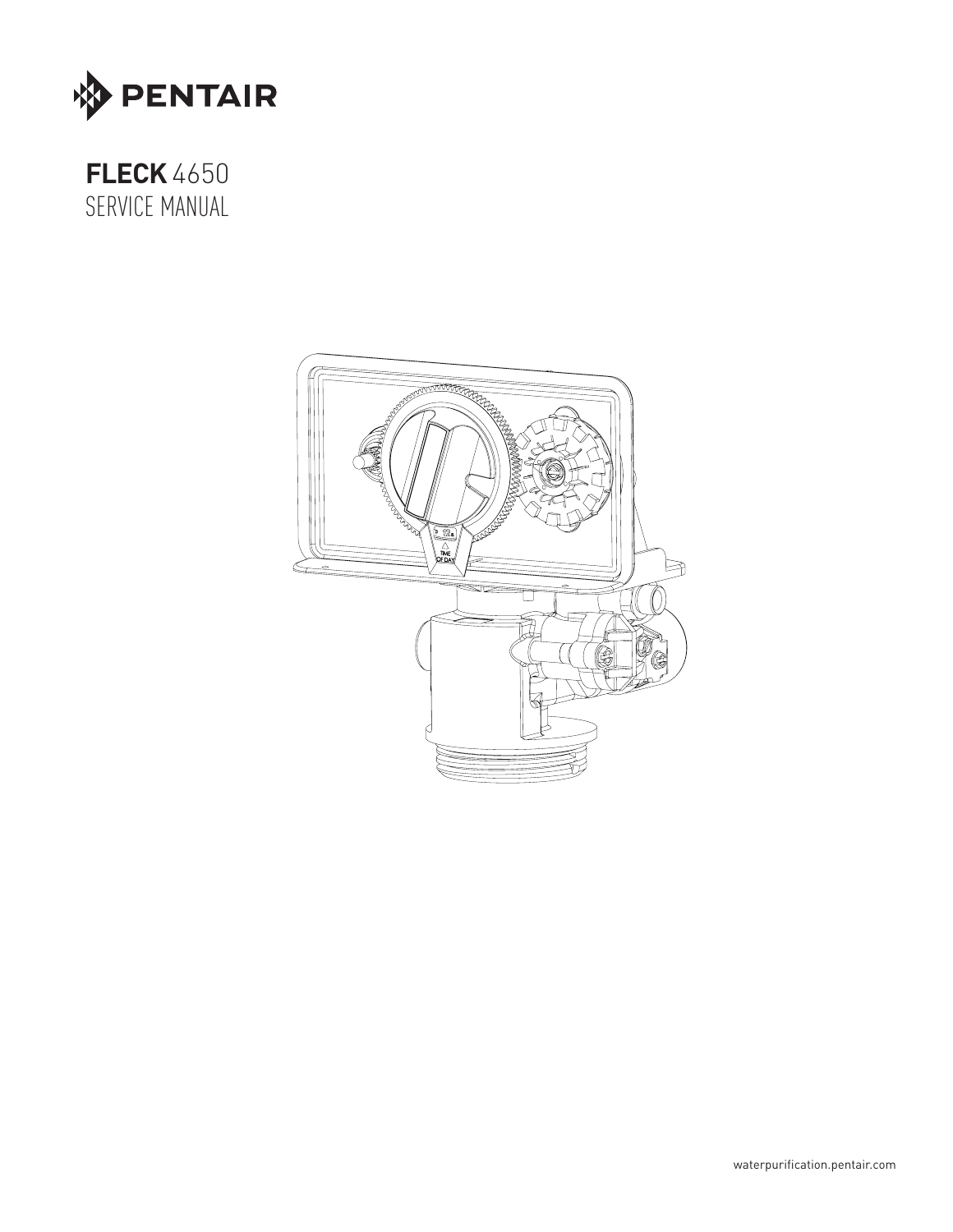# **TABLE OF CONTENTS**

| WATER CONDITIONER FLOW DIAGRAMS 8 |  |
|-----------------------------------|--|
|                                   |  |
|                                   |  |
|                                   |  |

## **JOB SPECIFICATION SHEET**

Job Number:\_\_\_\_\_\_\_\_\_\_\_\_\_\_\_\_\_\_\_\_\_\_\_\_\_\_\_\_\_\_\_\_\_\_\_\_\_\_\_

Model Number: with a set of the set of the set of the set of the set of the set of the set of the set of the set of the set of the set of the set of the set of the set of the set of the set of the set of the set of the set

Water Test:

Capacity Per Unit:\_\_\_\_\_\_\_\_\_\_\_\_\_\_\_\_\_\_\_\_\_\_\_\_\_\_\_\_\_\_\_\_\_\_\_

Mineral Tank Size: **Example 10** Diameter:

Height:\_\_\_\_\_\_\_\_\_\_

Brine Tank size and Salt Setting per Regeneration:\_\_\_\_\_\_\_\_

- **1. Type of Timer:**
	- A. "L"
	- B. 7 Day
	- C. 12 Day
- **2. Day/Time of Regeneration:**
- **3. Drain Line Flow Control: gpm**
- **4. Brine Refill Rate: gpm**
- **5. Injector Size#:**

## **INSTALLATION**

The water softener should be installed with the inlet, outlet and drain connections made in accordance with manufacturer's recommendations and to meet applicable plumbing codes.



### Figure 1

- 1. Manually index the softener control into the service position and let water flow into the resin tank. When the water flow stops, open a softened water tap until all air is released from the lines, then close the tap.
- **NOTE: The various regeneration positions may be dialed manually by turning the knob on the front of the control until the indicator shows that the softener is in the desired position.**
- 2. Manually index the control to the backwash position and allow water to flow at the drain for 3 or 4 minutes.
- 3. Remove back cover plate.
- 4. Make sure that the salt dosage is set as recommended by the manufacturer. Manually index the control to the brine fill position and allow the brine tank to fill to the top of the air check.
- 5. Manually index the control to the brine draw position and allow the control to draw water from the brine tank until it stops.
- 6. Plug in the electrical cord and look in the sight hole in the back of the motor to see that it is running. Set the days that regeneration is to occur by sliding tabs on skipper wheel outward to expose trip fingers. Each tab is one day. Finger at red pointer is tonight. Moving clockwise from red pointer, extend or retract fingers to obtain the desired regeneration schedule.
- 7. Manually advance the control to the beginning of the brine fill position; and allow the control to return to the service position automatically.
- 8. Fill the brine tank with salt.
- 9. Replace back cover on the control.
- 10. Make sure that any bypass valving is left in the normal service position.

## **CALIFORNIA PROPOSITION 65 WARNING**

**WARNING: This product contains chemicals known to the State of California to cause cancer or birth defects or other reproductive harm.**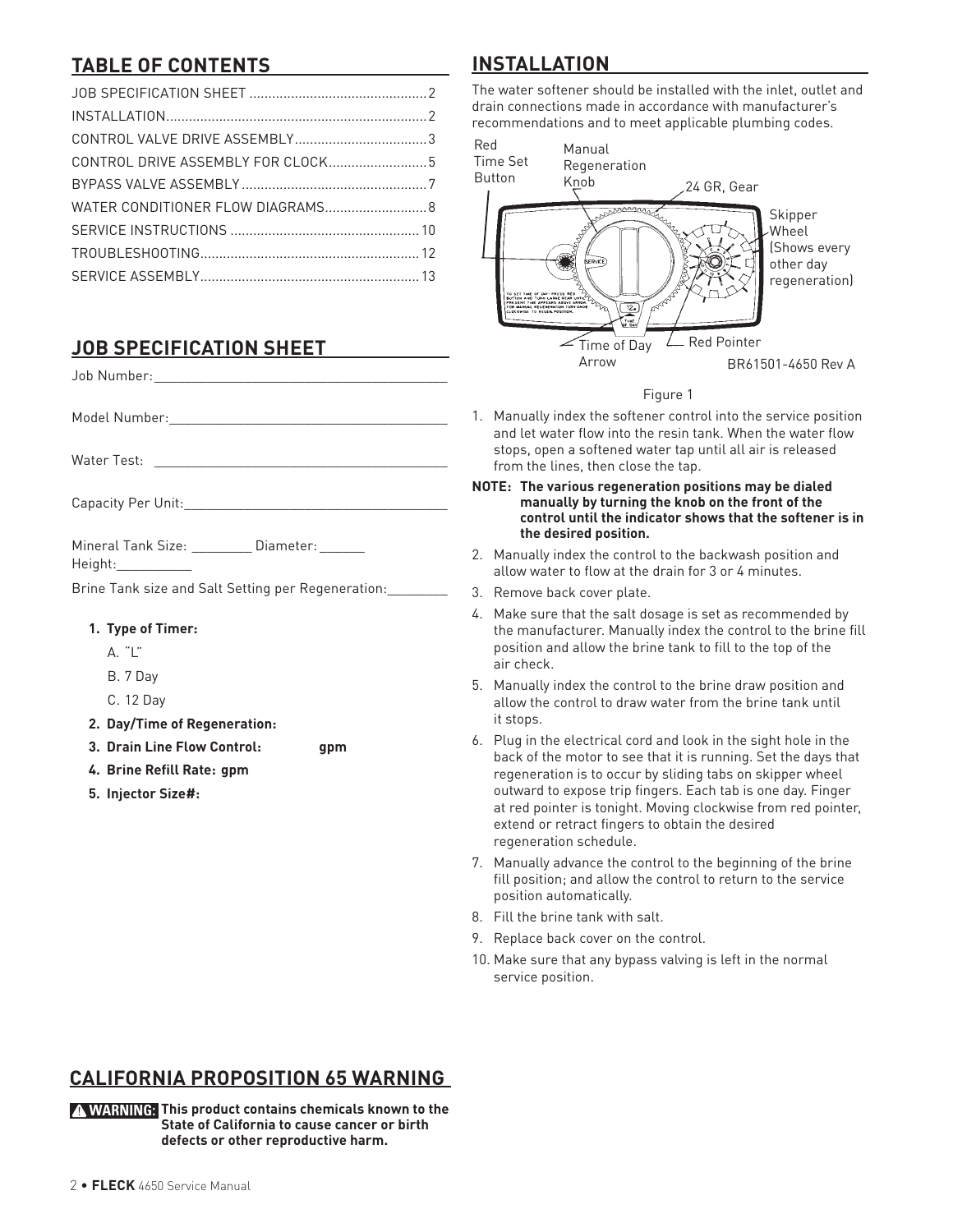## **4650 CONTROL VALVE ASSEMBLY**

|  | ltem No.      QTY       Part No. | <b>Description</b>                                                                   |
|--|----------------------------------|--------------------------------------------------------------------------------------|
|  |                                  | 1 1 465001-001 4650, SOF, DNF, CLK, 12DA, 12060,<br>HW 1--, 25, LES, NA2, 1600, SOFT |
|  |                                  | 1 465001-002 4650, SOF, DNF, CLK, 12DA, 12060,<br>HW 0--, .25, LES, NA2, 1600, LWAT  |
|  |                                  | 1 465001-003 4650, SOF, DNF, CLK, 12DA, 24-60,<br>HW 1--. .5-. LES. NA2. 1600. SOFT  |

**Above part numbers DO NOT include the following parts.** 

**Cover Bypass Yoke Flow Washer**

**See 4650 accessories page for options.**

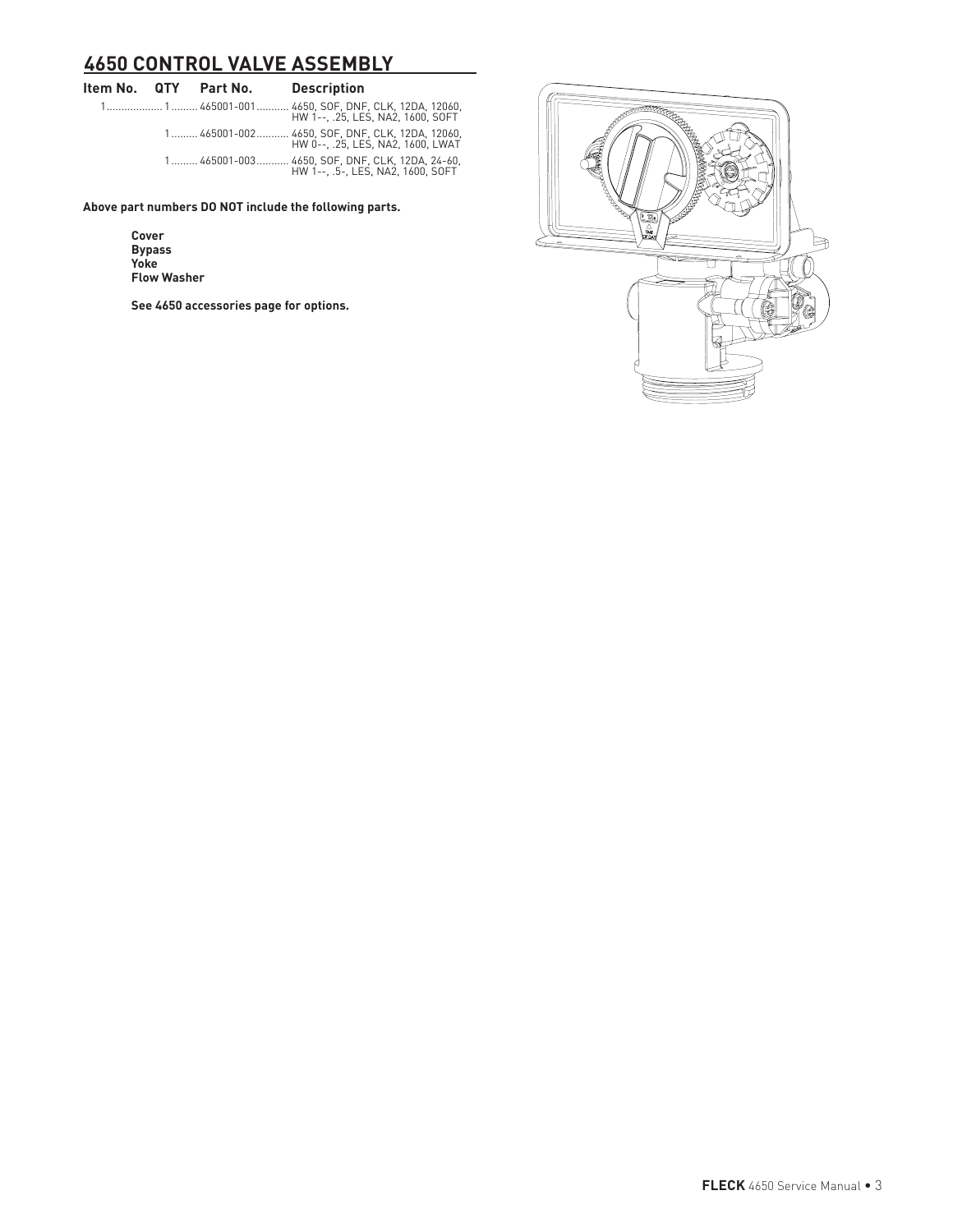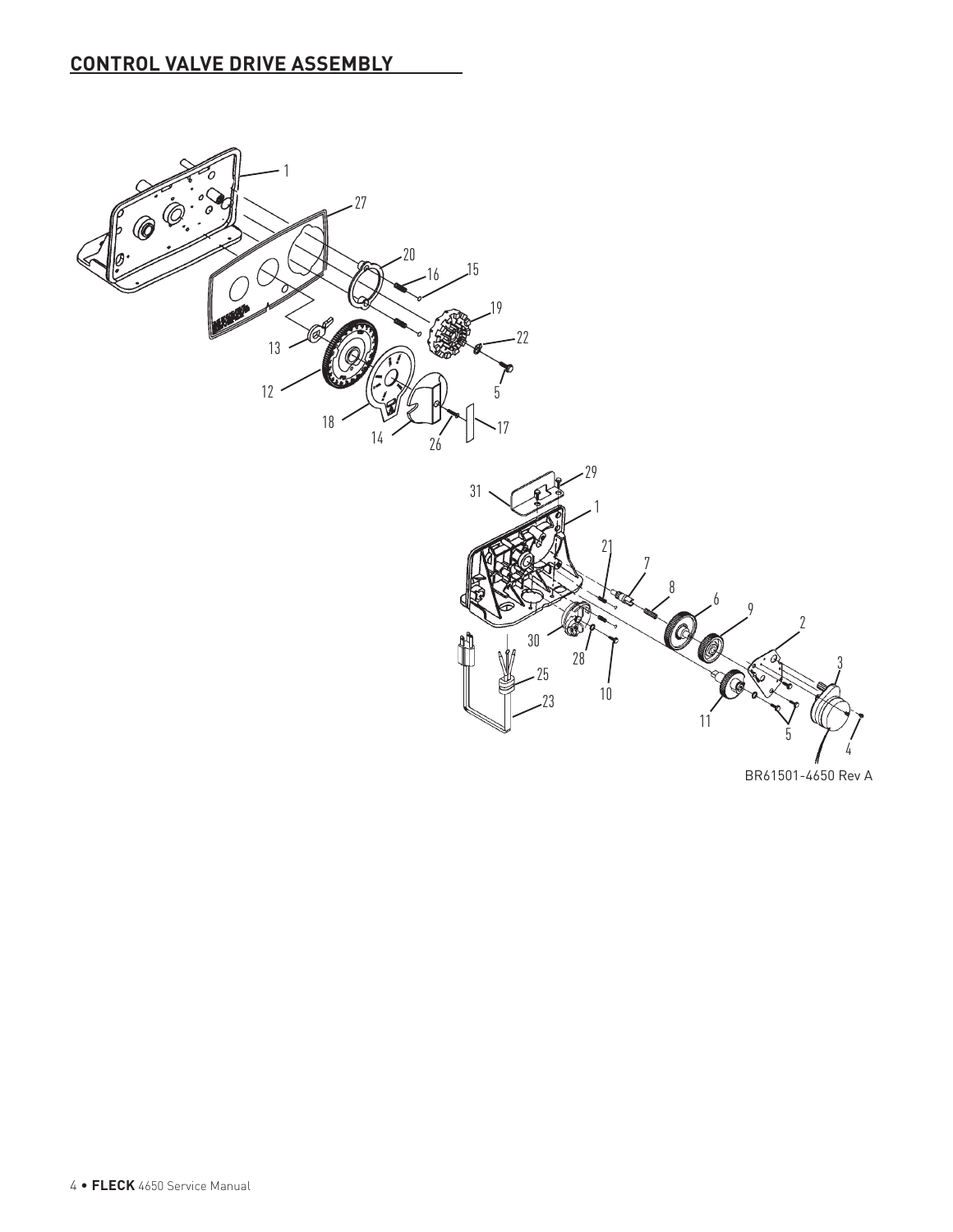## **CONTROL VALVE DRIVE ASSEMBLY**

# CONTINUED

|  | Item No. QTY Part No. | <b>Description</b>                                    |
|--|-----------------------|-------------------------------------------------------|
|  |                       | 1 1  15494-01 "L" Housing - w/Pin                     |
|  |                       | 2 1  13175 Motor Mounting Plate                       |
|  |                       | 31  18743-1 Motor - 120V, 60 Hz,<br>$1/30$ rpm        |
|  |                       | 1  18752-1  Motor - 100V, 50 Hz,<br>1/30 rpm          |
|  |                       | 1  18824-1  Motor - 230V, 50 Hz,<br>1/30 rpm          |
|  |                       | 1  18826-1  Motor - 24V, 50 Hz,<br>1/30 rpm           |
|  |                       | 1  19659-1  Motor - 24V, 60 Hz,<br>$1/30$ rpm         |
|  |                       | 1  19660-1 Motor - 230V, 60 Hz,<br>$1/30$ rpm         |
|  |                       | 4 3  11384 Screw - Motor Mtg. &<br><b>Ground Wire</b> |
|  |                       | 53  13296Screw - Component<br>Mounting                |
|  |                       | 6  1  13017 Idler Gear                                |
|  |                       | 71 13018Idler Pinion                                  |
|  |                       |                                                       |
|  |                       | 9 1  13164 Drive Gear                                 |
|  |                       | 10 1  40214 Screw - Brine Cam                         |
|  |                       | 11  1  13170  Main Gear & Shaft                       |
|  |                       | 121  19205-0124-Hour Gear Assembly,<br>Silver         |
|  |                       |                                                       |
|  |                       | Regeneration                                          |
|  |                       | 15  4  13300  Ball - 1/4-inch Dia.                    |
|  |                       | Skipper Wheel                                         |
|  |                       | 17  1  14207 Knob Label - Silver                      |

|  | Item No. QTY Part No. Description |                                                           |
|--|-----------------------------------|-----------------------------------------------------------|
|  |                                   | 181 14176Valve Position Dial -<br>Standard                |
|  |                                   | 19  1  14381 Skipper Wheel Assembly -<br>12 Day           |
|  |                                   | 1  14860 Skipper Wheel Assembly -<br>7 Day                |
|  |                                   | 20  1  13864 Skipper Wheel Ring                           |
|  |                                   | 21  2  14457 Spring - Detent - Main Gear                  |
|  |                                   | 22  1  13014 Regeneration Pointer                         |
|  |                                   | 23  1  11842  Electrical Cord - Standard                  |
|  |                                   | 24  2  12681 Wire Connector (Not Shown)                   |
|  | 25  1  13547 Strain Relief        |                                                           |
|  |                                   |                                                           |
|  |                                   |                                                           |
|  | 28  1  12037 Washer               |                                                           |
|  |                                   | 29  2  12473 Screw-Drive Mounting                         |
|  |                                   | 30  1  60514 Brine Cam Assembly,<br>5600, 3-16            |
|  |                                   | 1  60514-00  Brine Cam Assembly,<br>5600, Less Salt Label |
|  |                                   | 1  60514-01  Brine Cam Assembly,<br>5600, 6-36            |
|  |                                   | 1  60514-02Brine Cam Assembly, 5600,<br>Minute            |
|  |                                   | 31  1  40327 Support Bracket (Hot water<br>Only)          |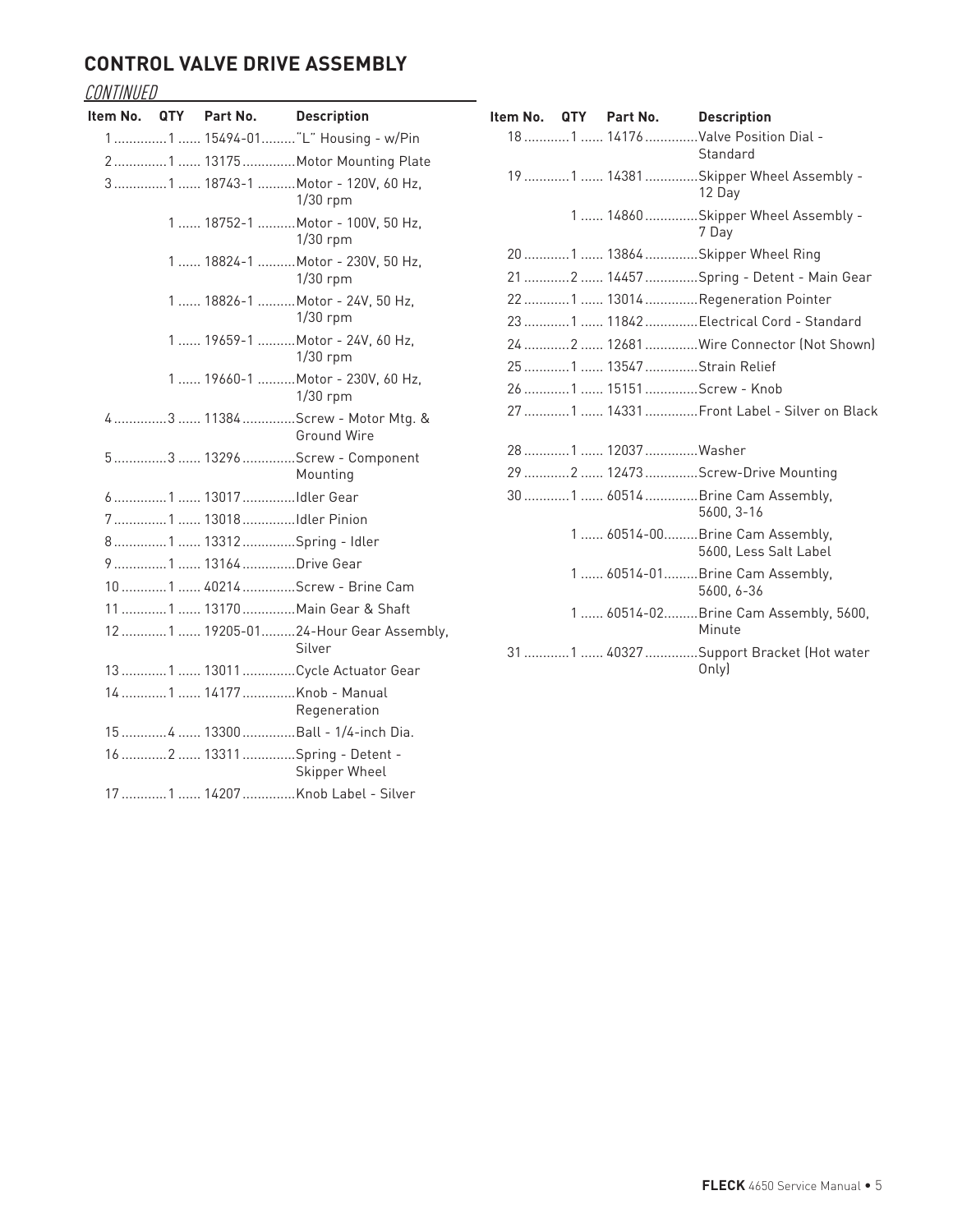## **CONTROL DRIVE ASSEMBLY FOR CLOCK**



BR61500-4650 Rev A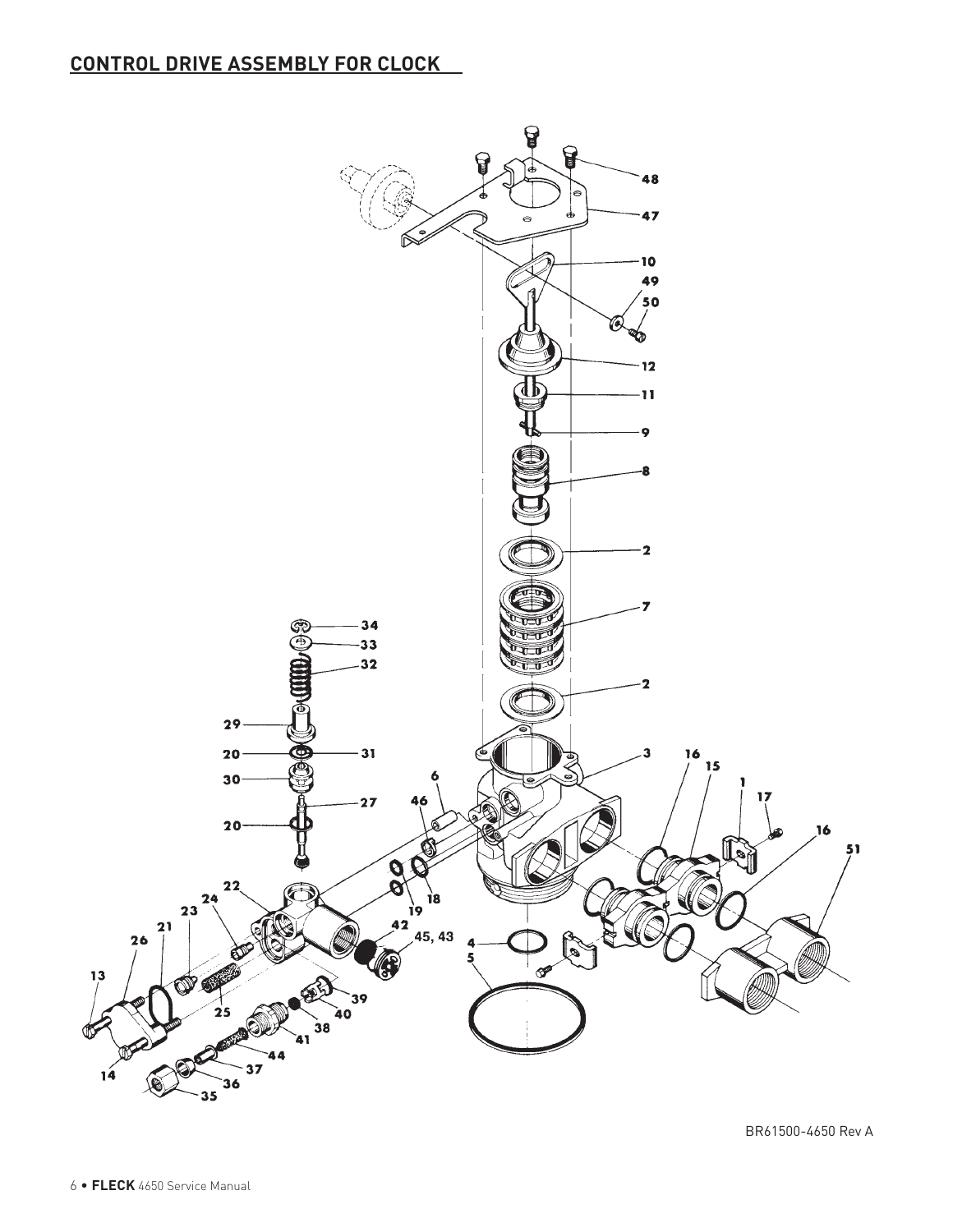## **CONTROL DRIVE ASSEMBLY FOR CLOCK**

### **CONTINUED**

|  | ltem No. QTY Part No.   | <b>Description</b>                                             |
|--|-------------------------|----------------------------------------------------------------|
|  | 12  13255 Adapter Clip  |                                                                |
|  | 25  13242Seal           |                                                                |
|  |                         | 5  17772 Seal, 4650, HW, Chloramine                            |
|  |                         | resistant                                                      |
|  | 3  1  40319  Valve Body |                                                                |
|  |                         | 4  1  13304  O-ring - Distributor Tube -                       |
|  |                         | $1$ -inch                                                      |
|  |                         | 1  13304-01  O-ring, -121, 560CD, HW                           |
|  |                         | 51  10381 O-ring - Top of Tank                                 |
|  |                         | 1  10381-01  O-ring, -231, 560CD, HW                           |
|  |                         |                                                                |
|  |                         | 74  14241-01Spacer - Hot Water                                 |
|  |                         | 4  14241  Spacer - Cold Water                                  |
|  |                         | 8 1  13247  Piston - Standard                                  |
|  | 9  1  10696  Piston Pin |                                                                |
|  |                         |                                                                |
|  |                         | 11  1  12953  Piston Retainer                                  |
|  |                         | <b>Hot Water</b>                                               |
|  |                         | 1  13446  End Plug Assembly, Std.,<br>White - Cold Water       |
|  |                         | 13  1  13387 Screw - Injector Mounting                         |
|  |                         |                                                                |
|  |                         | 15  2  19228  Adapter Coupling                                 |
|  |                         | 16 4  13305  O-ring - Adapter Coupling                         |
|  |                         | 17  2-4  13314 Screw - Adapter Coupling                        |
|  |                         | 18  1  12638  O-ring - Drain                                   |
|  |                         | 1  12638-01  O-ring, -013, 560CD,<br>Injector, HW              |
|  |                         | 19  2  13301  O-ring - Injector                                |
|  |                         | 2  13301-01  O-ring, -011, 560CD, HW                           |
|  |                         | 20  2  13302-01  O-ring - Brine Spacer - Hot<br>Water          |
|  | <b>Example 19 Water</b> | 2  13302  O-ring - Brine Spacer - Cold                         |
|  |                         |                                                                |
|  |                         | 1  13303-01  O-ring, -021, 560CD, HW                           |
|  |                         |                                                                |
|  |                         | 23  1  10225-xx  Injector Nozzle - Hot Water                   |
|  |                         | 1  10913-xx  Injector Nozzle - Cold Water                      |
|  |                         | 24  1  10226-xx  Injector Throat - Specify<br>Size - Hot Water |
|  |                         | 1  10914-xx  Injector Throat - Specify<br>Size - Cold Water    |
|  |                         | 25  1  10227  Injector Screen                                  |
|  |                         |                                                                |
|  |                         | 27  1  13172-03  Brine Valve Stem Assembly<br>- Hot Water      |
|  |                         | 1  13172-02  Brine Valve Stem Assembly<br>- Cold Water         |
|  |                         | 29  1  13165  Brine Valve Cap                                  |
|  |                         | 30  1  13167 Brine Valve Spacer                                |

|  | Item No. QTY Part No. Description |                                                            |
|--|-----------------------------------|------------------------------------------------------------|
|  |                                   | 31  1  12550-01  Quad Ring - Hot Water                     |
|  |                                   | 1  12550 Quad Ring - Cold Water                            |
|  |                                   | 32  1  11973 Spring - Brine Valve                          |
|  |                                   | 33  1  16098 Washer - Brine Valve                          |
|  |                                   | 34 1  11981-03  Retaining Ring, Copper                     |
|  |                                   | 351  10329BLFC Fitting Nut                                 |
|  |                                   |                                                            |
|  |                                   | 37  1  10332  BLFC Tube Insert                             |
|  |                                   | 38-41 1  60022-12 BLFC, 0.125 GPM<br>$[0.375$ lbs NaCl/min |
|  |                                   | 1  60022-25  BLFC, 0.25 GPM<br>(0.75 lbs NaCl/min)         |
|  |                                   | 1  60022-50  BLFC, 0.50 GPM<br>$(1.5$ lbs NaCl/min)        |
|  |                                   | 1  60022-100  BLFC, 1.0 GPM<br>[3 lbs NaCl/min]            |
|  |                                   |                                                            |
|  |                                   |                                                            |
|  |                                   | 44 1  12767 Screen - Brine Valve                           |
|  |                                   | 45  1  15348  O-ring - DLFC (not shown)                    |
|  | 46  1  13497  Air Disperser       |                                                            |
|  |                                   | 47  1  13546  End Plug Retainer                            |
|  |                                   | 1  40324  End Plug Retainer, Hot Water                     |
|  |                                   |                                                            |
|  |                                   |                                                            |
|  | 50  1  13296 Screw                |                                                            |
|  |                                   | 51  1  13398  Yoke, Brass, 1-inch NPT                      |
|  |                                   | 1  13708  Yoke, Brass, 3/4-inch NPT                        |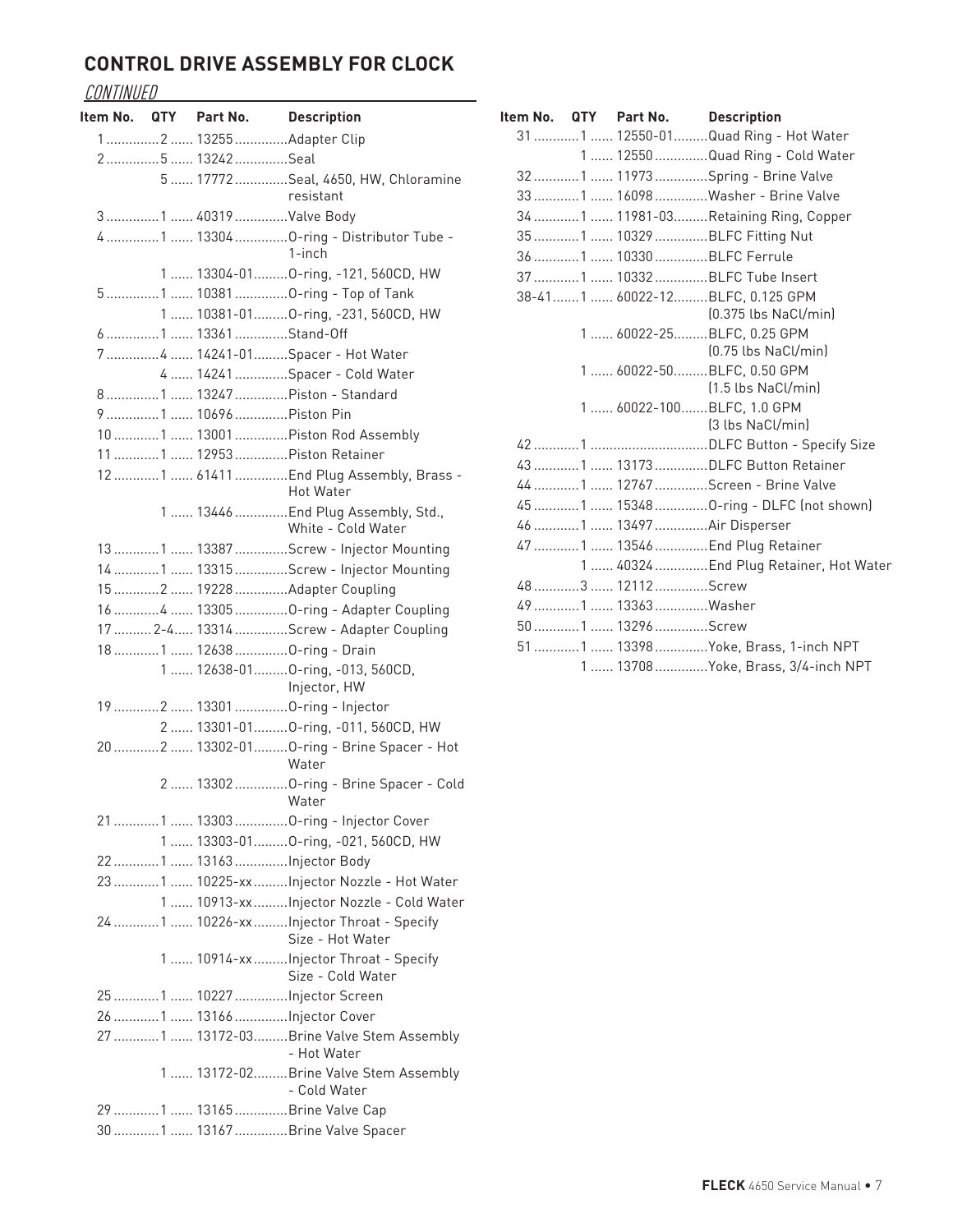## **4650 VALVE ACCESSORIES**

### **Covers**

| 60226-11 Cover, 5600, Designer I, Blk/Blk   |
|---------------------------------------------|
| 60226-22 Cover, 5600, Designer I, Blue/Blue |

### **Bypasses**

60041SS.......................1" Bypass, SS, NPT 60040SS.......................3/4" Bypass, SS, NPT

### **Yokes**

| 13708-40 1" Yoke. Sweat     |
|-----------------------------|
| 41026-01 1" Yoke. SS. NPT   |
| 426903/4" Yoke, Sweat       |
| 41027-01 3/4" Yoke. SS. NPT |

### **Washers**

| 19153Washer, Flow, 0.6 GPM |
|----------------------------|
| 19152Washer, Flow, 0.8 GPM |
| 12085Washer, Flow, 1.2 GPM |
| 19150Washer, Flow, 1.3 GPM |
| 12086Washer, Flow, 1.5 GPM |
| 19149Washer, Flow, 1.7 GPM |
| 12087Washer, Flow, 2.0 GPM |
| 12088Washer, Flow, 2.4 GPM |
| 12089Washer. Flow. 3.0 GPM |
| 12090Washer, Flow, 3.5 GPM |
| 12091Washer, Flow, 4.0 GPM |
| 19147Washer, Flow, 4.5 GPM |
| 12092Washer. Flow. 5.0 GPM |
| 17814Washer. Flow. 6.0 GPM |
| 12408Washer, Flow, 7.0 GPM |
|                            |

#### **Retainer**

13173-01 .....................Retainer, DLFC Button, w/O-ring

### **Collectors**

| 13700-10 Collector, Top, 1", Hot Water             |
|----------------------------------------------------|
| 13700-11 Collector, Top, 1", Hot Water Wide Slot   |
| 13700-12 Collector, Top, 1", Hot Water Narrow Slot |
| 13748Screw (for mounting upper collectors)         |





BYPASSES

COVERS



YOKES



RETAINER

WASHERS

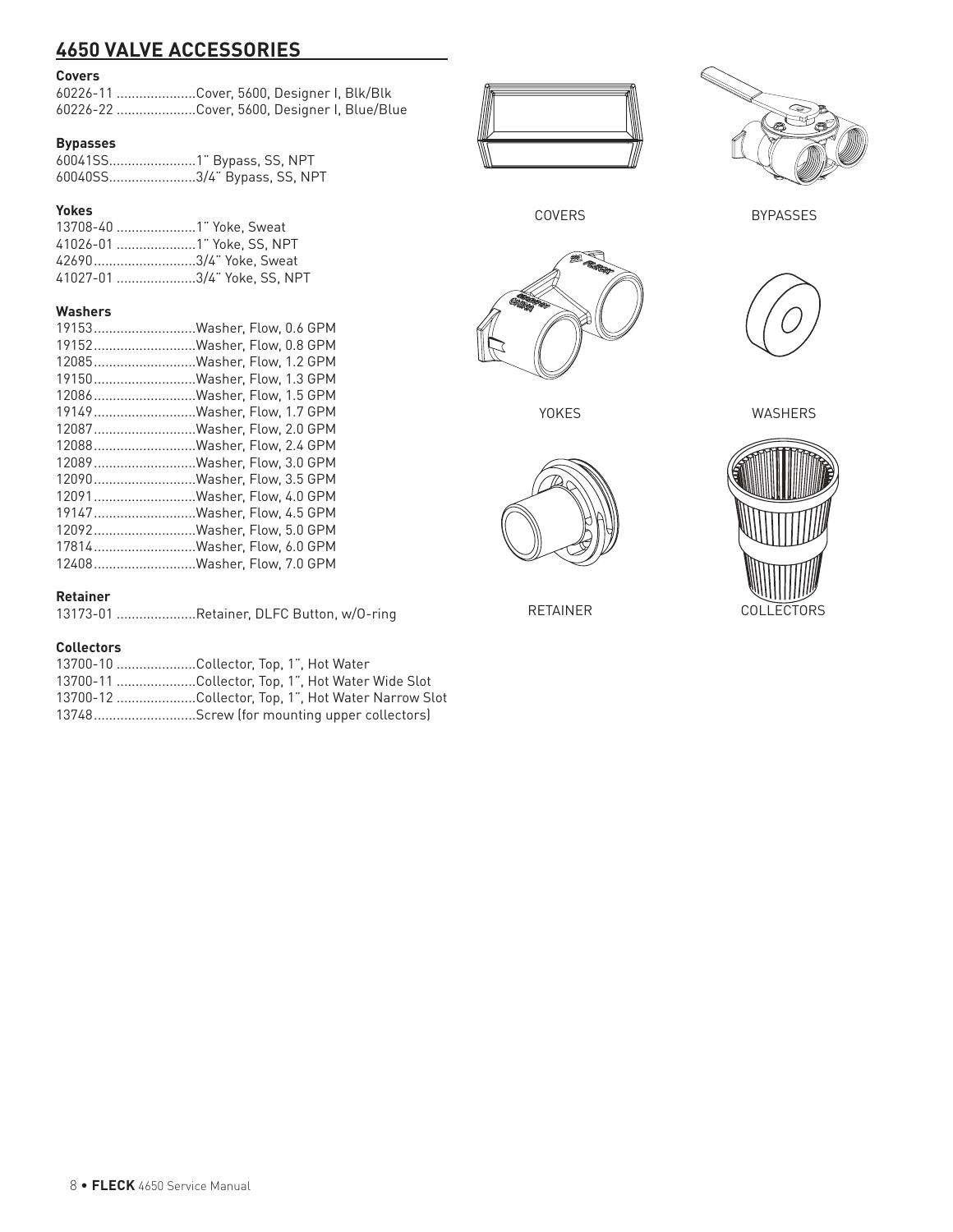## **4650 VALVE ASSEMBLIES**

### **BLFC**

| 60022-12 BLFC, 0.125 GPM (0.375 lbs NaCl/min) |
|-----------------------------------------------|
| 60022-25 BLFC, 0.25 GPM (0.75 lbs NaCl/min)   |
| 60022-50 BLFC, 0.50 GPM (1.5 lbs NaCl/min)    |
| 60022-100 BLFC, 1.0 GPM (3 lbs NaCl/min)      |

### **Injector Nozzles**

| 10225-0 Nozzle, Injector, #0, SS (8" Tank)       |
|--------------------------------------------------|
| 10225-1 Nozzle, Injector, #1, SS (9" & 10" Tank) |
| 10225-2 Nozzle, Injector, #2, SS (12" Tank)      |
| 10225-3 Nozzle, Injector, #3, SS (13" Tank)      |
|                                                  |

### **Injector Throats**

| 10226-0 Throat, Injector, #0, SS (8" Tank)       |
|--------------------------------------------------|
| 10226-1 Throat, Injector, #1, SS (9" & 10" Tank) |
| 10226-2 Throat, Injector, #2, SS (12" Tank)      |
| 10226-3 Throat, Injector, #3, SS (13" Tank)      |
|                                                  |

### **Labels**

| 41124 Label, Lbs. Salt, 3-16           |
|----------------------------------------|
| 41125 Label. Lbs. Salt. 6-32           |
| 41126 Label. Brine Valve Cam. Minute   |
| 41127 Label, Brine Valve Cam, 1.5-7 kg |
| 41128 Label, Brine Valve Cam, 3-14 kg  |
|                                        |

### **Switch**

|  | 60320-03 Switch Assy, 5600 Auxiliary |  |
|--|--------------------------------------|--|
|--|--------------------------------------|--|

### **Brine Cam Assemblies**

60514-00 .....................Brine Cam Assy, 5600, Less Salt Label

### **Powerheads**

| 62090-04 Pwrhd. 4650/5600. Soft. Clk. 12D. "L". |
|-------------------------------------------------|
| Sil/Blk. 120/60. US Cord                        |
| 62090-05 Pwrhd. 4650/5600. Soft. Clk. 12D. "L". |
| Sil/Blk. 24/60. No Cord                         |





BLFC



INJECTOR THROATS



BRINE CAM ASSEMBLIES







POWERHEADS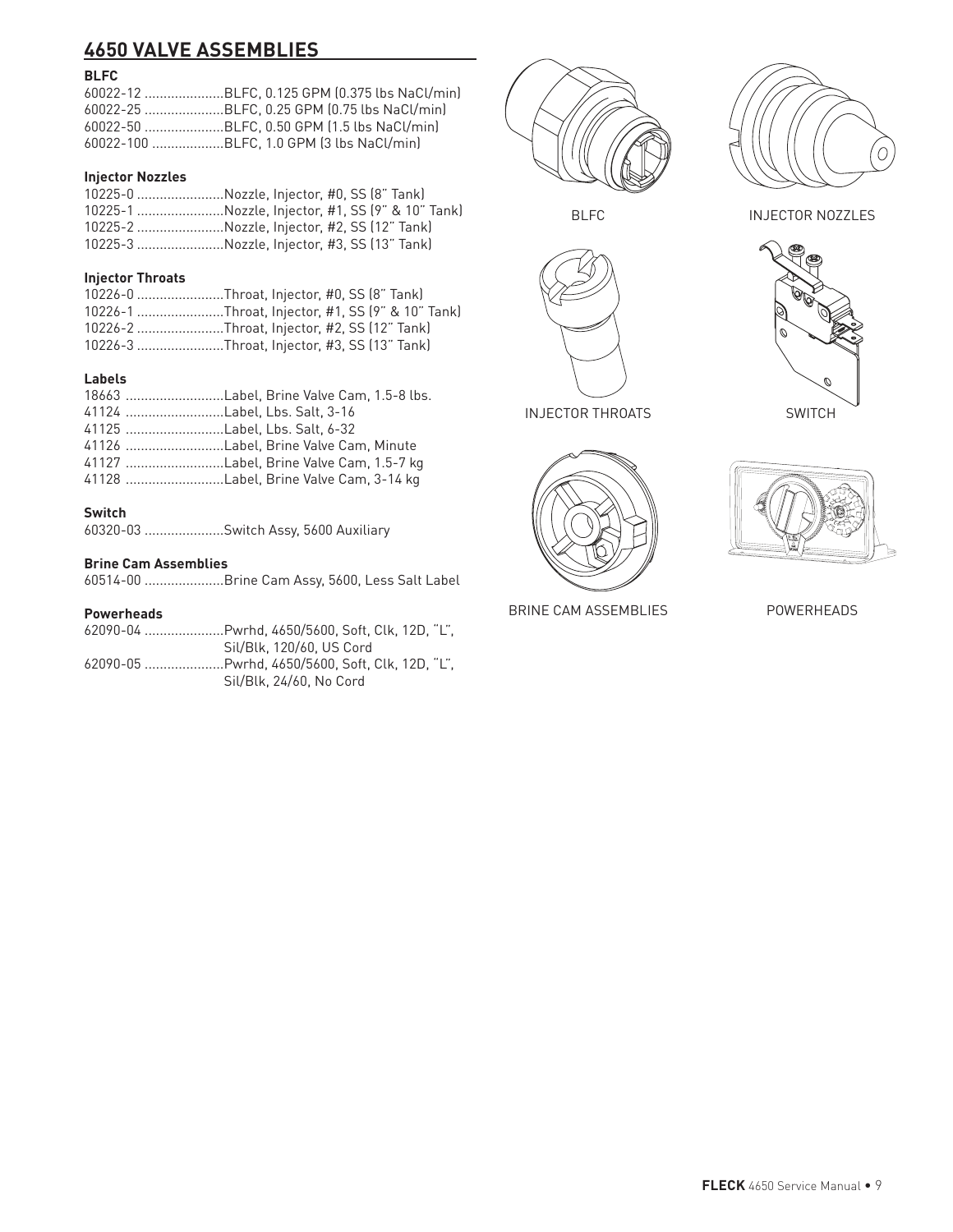## **WATER CONDITIONER FLOW DIAGRAMS**

#### **1 Service Position**



Hard water enters the unit at the valve inlet - flows around the lower piston groove - thru the passage to the top of tank down thru the resin and enters the distributor as conditioned water. The conditioned water flows up thru the center tube to the valve outlet.

# VALVE ASSEMBLY VALVE DRIVE ASSEMBLY ίπ  $\sim$ **RPINE VALVE** FLOW CONTROL DRAIN<br>FLOW CONTROL **INJECTOR**  $\frac{1}{2}$  outlet **RRINE TANK** SALT LEVE **DISTRIBUTOR ANK**

**2 Preliminary Rinse Position (5 Minutes)**

### **3 Backwash Position (10 Minutes)**



Hard water enters the unit at the valve inlet - flows around the lower piston groove and lower piston land - down thru the center tube and out the distributor - up thru the resin - thru the top of tank passage - around the upper piston groove and out the drain line.

#### **4 Brine Position (First Portion of 50 Minute Fixed Cycle)**



Hard water enters the unit at the valve inlet - flows around the lower piston groove - down thru the top of tank passage - downward thru the resin - up the distributor tube - thru the center hole in the piston - over the top edge of the piston and out the drain line.

Hard water enters the unit at the valve inlet - flows around the lower piston groove - thru the injector nozzle and orifice to draw brine from the brine tank. The brine flows down thru the resin - into the distributor - up thru the center tube - thru the center hole in the piston and out the drain line.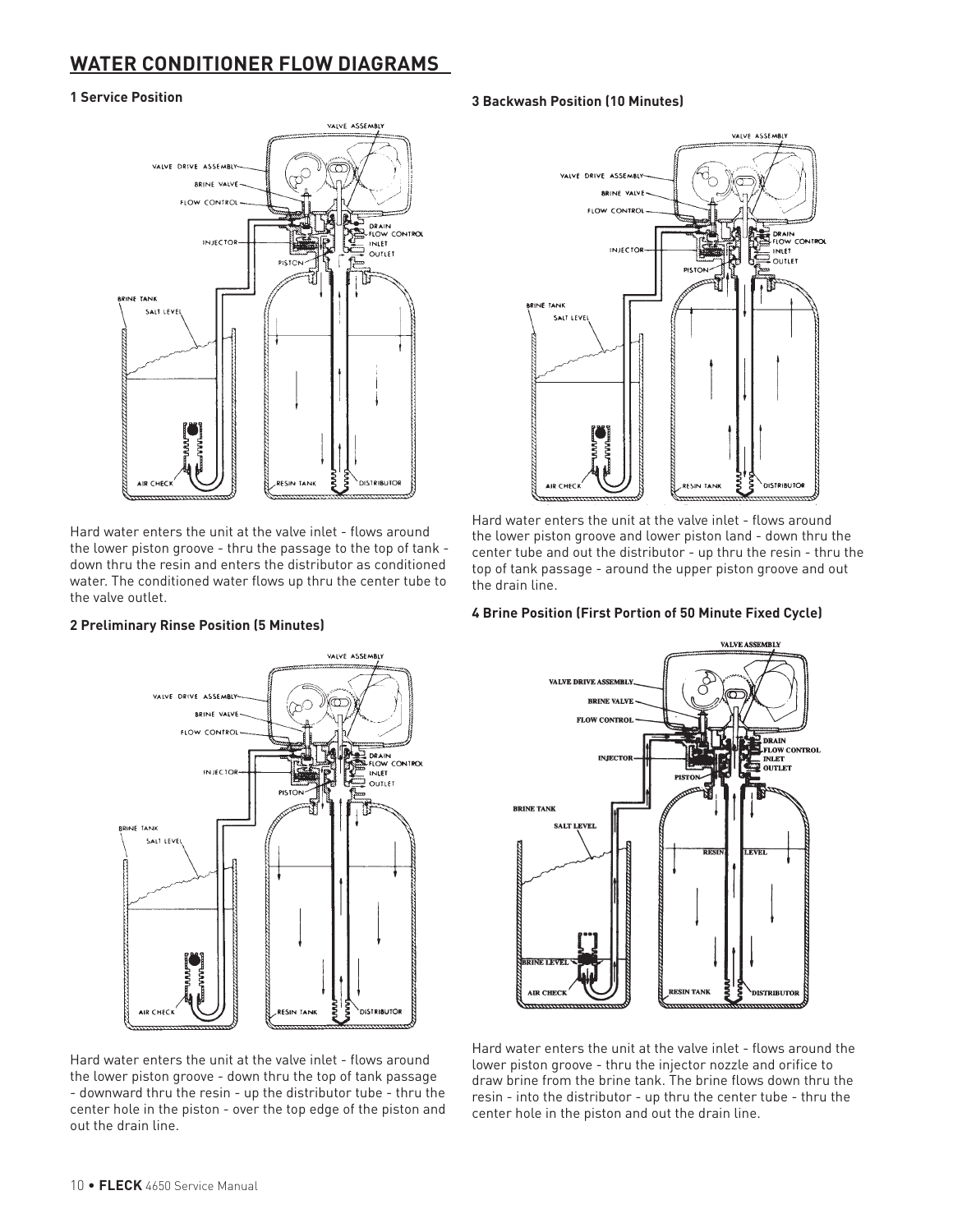### **WATER CONDITIONER FLOW DIAGRAMS**

### CONTINUED

### **5 Slow Rinse Position**

**(Last Portion of 50 Minute Fixed Cycle)**



After all the brine has been drawn from the brine tank, hard water continues to enter thru the valve inlet - flows around the lower piston groove - thru the nozzle and orifice - down thru the resin and into the distributor - up thru the center tube thru the center hole in the piston and out the drain line.

### **6 Second Backwash Position (10 Minutes)**



Hard water enters the unit at the valve inlet - flows around the lower piston groove and lower piston land - down thru the center tube and out the distributor - up thru the resin - thru the top of tank passage - around the upper piston groove and out the drain line.

#### **7 Settling Rinse Position (5 Minutes)**



Hard water enters the unit at the valve inlet - flows around the lower piston groove - down thru the top of tank passage - downward thru the resin - up the distributor tube - thru the center hole in the piston - over the top edge of the piston and out the drain line.

### **8 Brine Tank Fill Position (4 to 24 Minutes Adjustable Cycle)**



Hard water enters the unit at the valve inlet - flows around the lower piston groove - thru the injector throat - thru the brine valve and flow control to fill the brine tank. Hard water also flows around the lower piston groove - thru the passage to the top of tank - down thru the resin and enters the distributor as conditioned water. The conditioned water flows up thru the center tube to the valve outlet.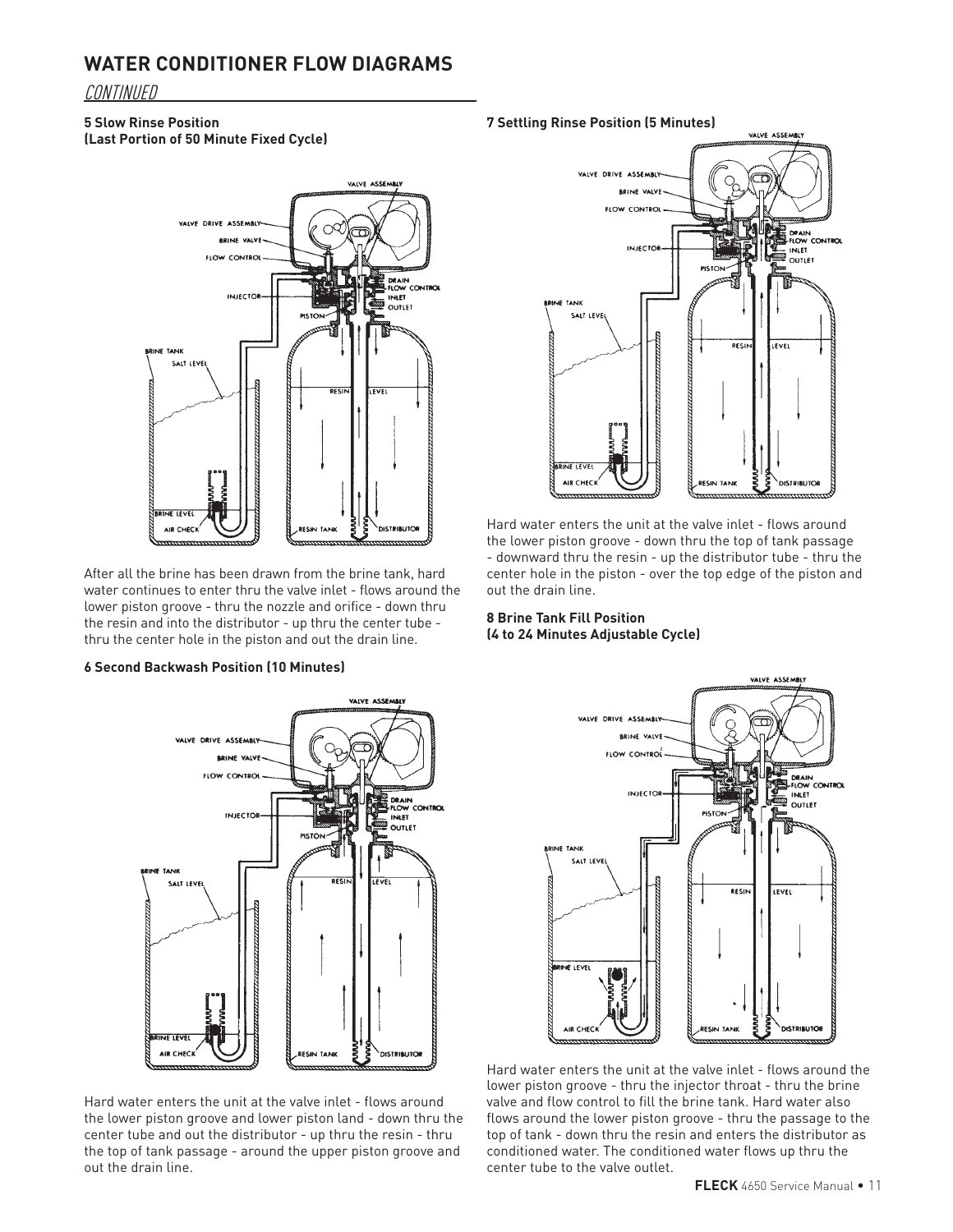### **A. TO REMOVE TIME BRINE VALVE, INJECTORS, AND SCREEN**

- 1. Unplug electrical cord from outlet.
- 2. Turn off water supply to conditioner:
	- a. If the conditioner installation has a "three valve" bypass system, first open the valve in the bypass line, then close the valves at the conditioner inlet and outlet.
	- b. If the conditioner has an integral bypass valve, put it in the bypass position.
	- c. If there is only a shut-off valve near the conditioner inlet, close it.
- 3. Relieve water pressure in the conditioner by putting the control in the backwash position momentarily. Return the control to the service position.
- 4. Disconnect brine tube and drain line connections at the injector body.
- 5. Remove the two injector body mounting screws. The injector and brine module can now be removed from the control valve. Remove and discard valve body o-rings.
- 6. To replace brine valve:
	- a. Pull brine valve from injector body, also remove and discard o-ring at bottom of brine valve hole.
	- b. Apply silicone lubricant to new o-ring and reinstall at bottom of brine valve hole.
	- c. Apply silicone lubricant to o-ring on new valve assembly and press into brine valve hole, shoulder on bushing should be flush with injector body.
- 7. To replace injectors and screen:
	- a. Remove injector cap and screen, discard o-ring. Unscrew injector nozzle and throat from injector body.
	- b. Screw in new injector throat and nozzle. Be sure they are seated tightly. Install a new screen.
	- c. Apply silicone lubricant to new o-ring and install around oval extension on injector cap.
- 8. Apply silicone lubricant to three new o-rings and install over three bosses on injector body.
- 9. Insert screws with washers through injector cap and injector. Place this assembly through hole in timer housing and into mating holes in the valve body. Tighten screws. Be sure to reinstall brass spacers with injector on Model 4600 valve.
- 10. Reconnect brine tube and drain line.
- 11. Return bypass or inlet valving to normal service position. Water pressure should now be applied to the conditioner, and any bypass line shut off.
- 12. Check for leaks at all seal areas. Check drain seal with the control in the backwash position.
- 13. Plug electrical cord into outlet.
- 14. Set time of day and cycle the control valve manually to ensure proper function. Make sure the control valve is returned to the service position.
- 15. Make sure there is enough brine in the brine tank.
- 16. Rotate program wheel counterclockwise until it stops at regeneration position.
- 17. Start regeneration cycle manually if water is hard.

### **B. TO REPLACE TIMER**

- 1. Unplug electrical cord from outlet.
- 2. Turn off water supply to conditioner:
	- d. If the conditioner installation has a "three valve" bypass system, first open the valve in the bypass line, then close the valves at the conditioner inlet and outlet.
	- e. If the conditioner has an integral bypass valve, put it in the bypass position.
	- f. If there is only a shut-off valve near the conditioner inlet, close it.
- 3. Relieve water pressure in the conditioner by putting the control in the backwash position momentarily. Return the control to the service position.
- 4. Remove the control valve back cover.
- 5. Remove screw and washer at drive yoke. Remove timer mounting screws. The entire timer assembly will now lift off easily.
- 6. Put new timer on top of valve. Be sure drive pin on main gear engages slot in drive yoke (rotate control knob if necessary).
- 7. Replace timer mounting screws. Replace screw and washer at drive yoke.
- 8. Return bypass or inlet valving to normal service position. Water pressure should now be applied to the conditioner, and any bypass line shut off.
- 9. Plug electrical cord into outlet.
- 10. Set time of day, program wheel, and salt usage. Cycle the control valve manually to ensure proper function. Make sure the control valve is returned to the service position.
- 11. Replace the control valve back cover. Be sure grommet at cable hole is in place.
- 12. Make sure there is enough brine in the brine tank.
- 13. Rotate program wheel counterclockwise until it stops at regeneration position.
- 14. Start regeneration cycle manually if water is hard.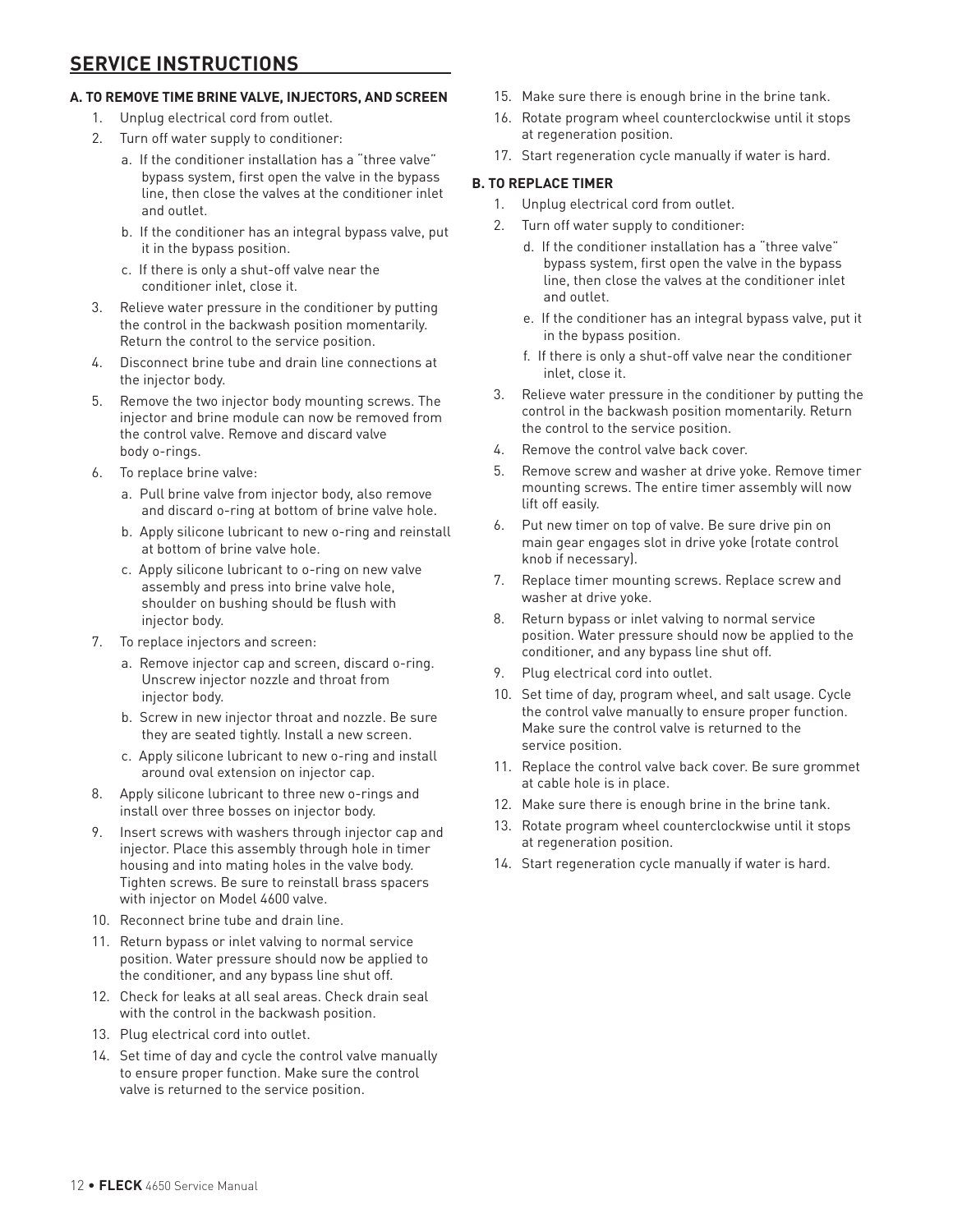### **SERVICE INSTRUCTIONS** CONTINUED

### **C. TO REPLACE PISTON ASSEMBLY**

- 1. Unplug electrical cord from outlet.
- 2. Turn off water supply to conditioner:
	- a. If the conditioner installation has a "three valve" bypass system, first open the valve in the bypass line, then close the valves at the conditioner inlet and outlet.
	- b. If the conditioner has an integral bypass valve, put it in the bypass position.
	- c. If there is only a shut-off valve near the conditioner inlet, close it.
- 3. Relieve water pressure in the conditioner by putting the control in the backwash position momentarily. Return the control to the service position.
- 4. Remove the control valve back cover.
- 5. Remove screw and washer at drive yoke. Remove timer mounting screws. The entire timer assembly will now lift off easily. Remove end plug retainer plate.
- 6. Pull upward on end of piston yoke until assembly is out of valve.
- 7. Inspect the inside of the valve to make sure that all spacers and seals are in place, and that there is no foreign matter that would interfere with the valve operation.
- 8. Take new piston assembly as furnished and push piston into valve by means of the end plug. Twist yoke carefully in a clockwise direction to properly align it with drive gear. Replace end plug retainer plate.
- 9. Place timer on top of valve. Be sure drive pin on main gear engages slot in drive yoke. Rotate control knob if necessary.
- 10. Replace timer mounting screws. Replace screw and washer at drive yoke.
- 11. Return bypass or inlet valving to normal service position. Water pressure should now be applied to the conditioner, and any bypass line shut off.
- 12. Plug electrical cord into outlet.
- 13. Set time of day. Cycle the control valve manually to ensure proper function. Make sure the control valve is returned to the service position.
- 14. Replace the control valve back cover. Be sure grommet at cable hole is in place.
- 15. Make sure there is enough brine in the brine tank.
- 16. Rotate program wheel counterclockwise until it stops at regeneration position.
- 17. Start regeneration cycle manually if water is hard.

### **D. TO REPLACE SEALS AND SPACERS**

- 1. Unplug electrical cord from outlet.
- 2. Turn off water supply to conditioner:
	- a. If the conditioner installation has a "three valve" bypass system, first open the valve in the bypass line, then close the valves at the conditioner inlet and outlet.
	- b. If the conditioner has an integral bypass valve, put it in the bypass position.
	- c. If there is only a shut-off valve near the conditioner inlet, close it.
- 3. Relieve water pressure in the conditioner by putting the control in the backwash position momentarily. Return the control to the service position.
- 4. Remove the control valve back cover.
- 5. Remove screw and washer at drive yoke. Remove timer mounting screws. The entire timer assembly will now lift off easily. Remove end plug retainer plate.
- 6. Pull upward on end of piston rod yoke until assembly is out of valve. Remove and replace seats and spacers with fingers.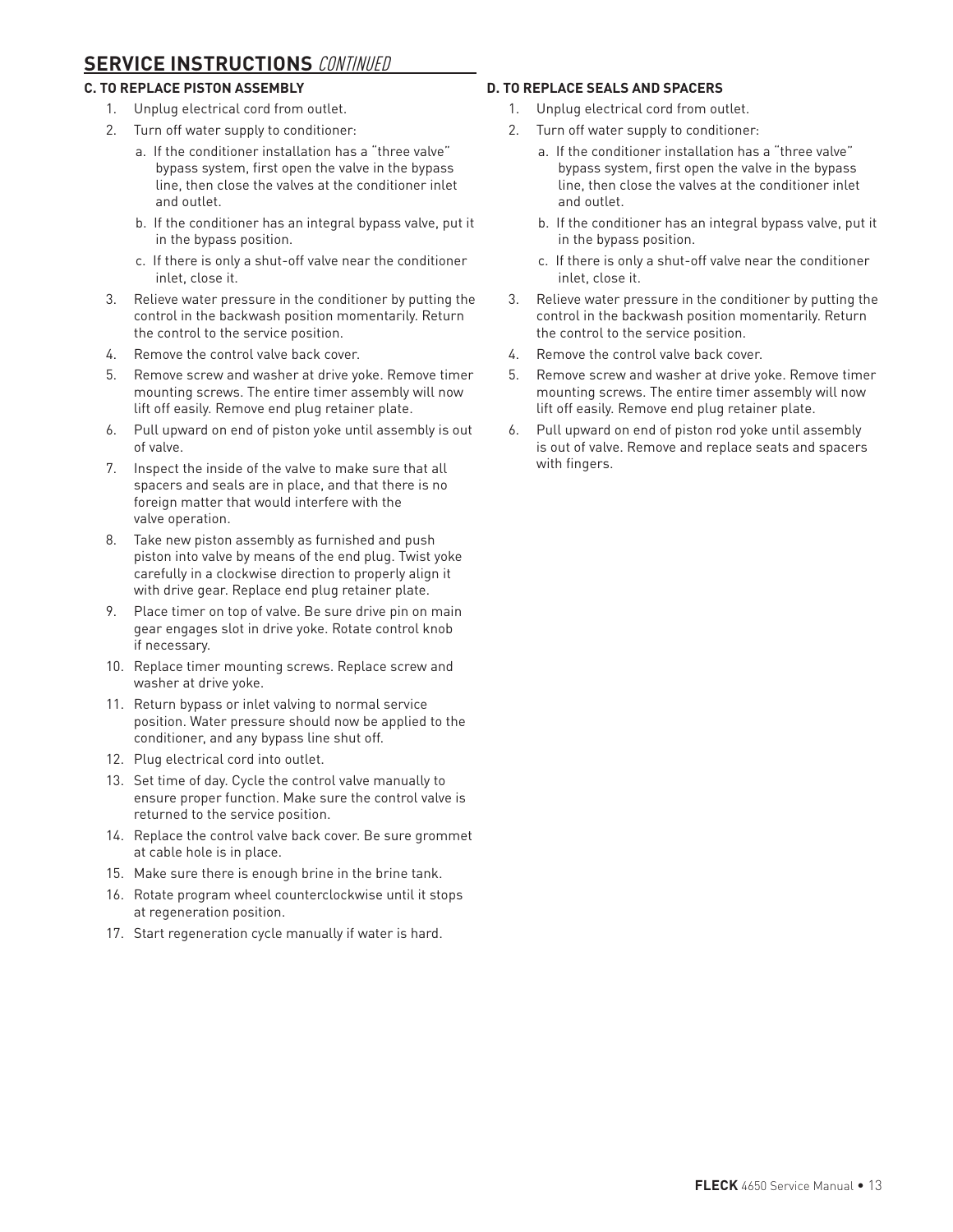## **TROUBLESHOOTING**

| Problem                                   | Cause                                                                                                                  | Correction                                                                                                                      |
|-------------------------------------------|------------------------------------------------------------------------------------------------------------------------|---------------------------------------------------------------------------------------------------------------------------------|
| Water conditioner fails to<br>regenerate. | Electrical service to unit has been<br>interrupted                                                                     | Assure permanent electrical service (check fuse,<br>plug, pull chain, or switch)                                                |
|                                           | Timer is defective.                                                                                                    | Replace timer.                                                                                                                  |
|                                           | Power failure.                                                                                                         | Reset time of day.                                                                                                              |
| Hard water.                               | By-pass valve is open.                                                                                                 | Close by-pass valve.                                                                                                            |
|                                           | No salt is in brine tank.                                                                                              | Add salt to brine tank and maintain salt level above<br>water level.                                                            |
|                                           | Injector screen plugged.                                                                                               | Clean injector screen.                                                                                                          |
|                                           | Insufficient water flowing into brine tank.                                                                            | Check brine tank fill time and clean brine line flow<br>control if plugged.                                                     |
|                                           | Hot water tank hardness.                                                                                               | Repeated flushings of the hot water tank is<br>required.                                                                        |
|                                           | Leak at distributor tube.                                                                                              | Make sure distributor tube is not cracked. Check<br>o-ring and tube pilot.                                                      |
|                                           | Internal valve leak.                                                                                                   | Replace seals and spacers and/or piston.                                                                                        |
| Unit used too much salt.                  | Improper salt setting.                                                                                                 | Check salt usage and salt setting.                                                                                              |
|                                           | Excessive water in brine tank.                                                                                         | See "Excessive water in brine tank".                                                                                            |
| Loss of water pressure.                   | Iron buildup in line to water conditioner.                                                                             | Clean line to water conditioner.                                                                                                |
|                                           | Iron buildup in water conditioner.                                                                                     | Clean control and add mineral cleaner to mineral<br>bed. Increase frequency of regeneration.                                    |
|                                           | Inlet of control plugged due to foreign<br>material broken loose from pipes by recent<br>work done on plumbing system. | Remove piston and clean control.                                                                                                |
| Loss of mineral through<br>drain line.    | Air in water system.                                                                                                   | Assure that well system has proper air eliminator<br>control. Check for dry well condition.                                     |
|                                           | Improperly sized drain line flow control.                                                                              | Check for proper drain rate.                                                                                                    |
| Iron in conditioned water.                | Fouled mineral bed.                                                                                                    | Check backwash, brine draw, and brine tank fill.<br>Increase frequency of regeneration. Increase<br>backwash time.              |
| Excessive water in brine                  | Plugged drain line flow control.                                                                                       | Clean flow control.                                                                                                             |
| tank.                                     | Plugged injector system.                                                                                               | Clean injector and screen.                                                                                                      |
|                                           | Timer not cycling.                                                                                                     | Replace timer.                                                                                                                  |
|                                           | Foreign material in brine valve.                                                                                       | Replace brine valve seat and clean valve.                                                                                       |
|                                           | Foreign material in brine line flow control.                                                                           | Clean brine line flow control.                                                                                                  |
| Softener fails to draw brine.             | Drain line flow control is plugged.                                                                                    | Clean drain line flow control.                                                                                                  |
|                                           | Injector is plugged.                                                                                                   | Clean injector                                                                                                                  |
|                                           | Injector screen plugged.                                                                                               | Clean screen.                                                                                                                   |
|                                           | Line pressure is too low.                                                                                              | Increase line pressure to 20 psi                                                                                                |
|                                           | Internal control leak                                                                                                  | Change seals, spacers, and piston assembly.                                                                                     |
|                                           | Service adapter did not cycle.                                                                                         | Check drive motor and switches.                                                                                                 |
| Control cycles continuously.              | Misadjusted, broken, or shorted switch.                                                                                | Determine if switch or timer is faulty and replace<br>it, or replace complete power head.                                       |
| Drain flows continuously.                 | Valve is not programming correctly.                                                                                    | Check timer program and positioning of control.<br>Replace power head assembly if not positioning<br>properly.                  |
|                                           | Foreign material in control.                                                                                           | Remove power head assembly and inspect bore.<br>Remove foreign material and check control in<br>various regeneration positions. |
|                                           | Internal control leak.                                                                                                 | Replace seals and piston assembly.                                                                                              |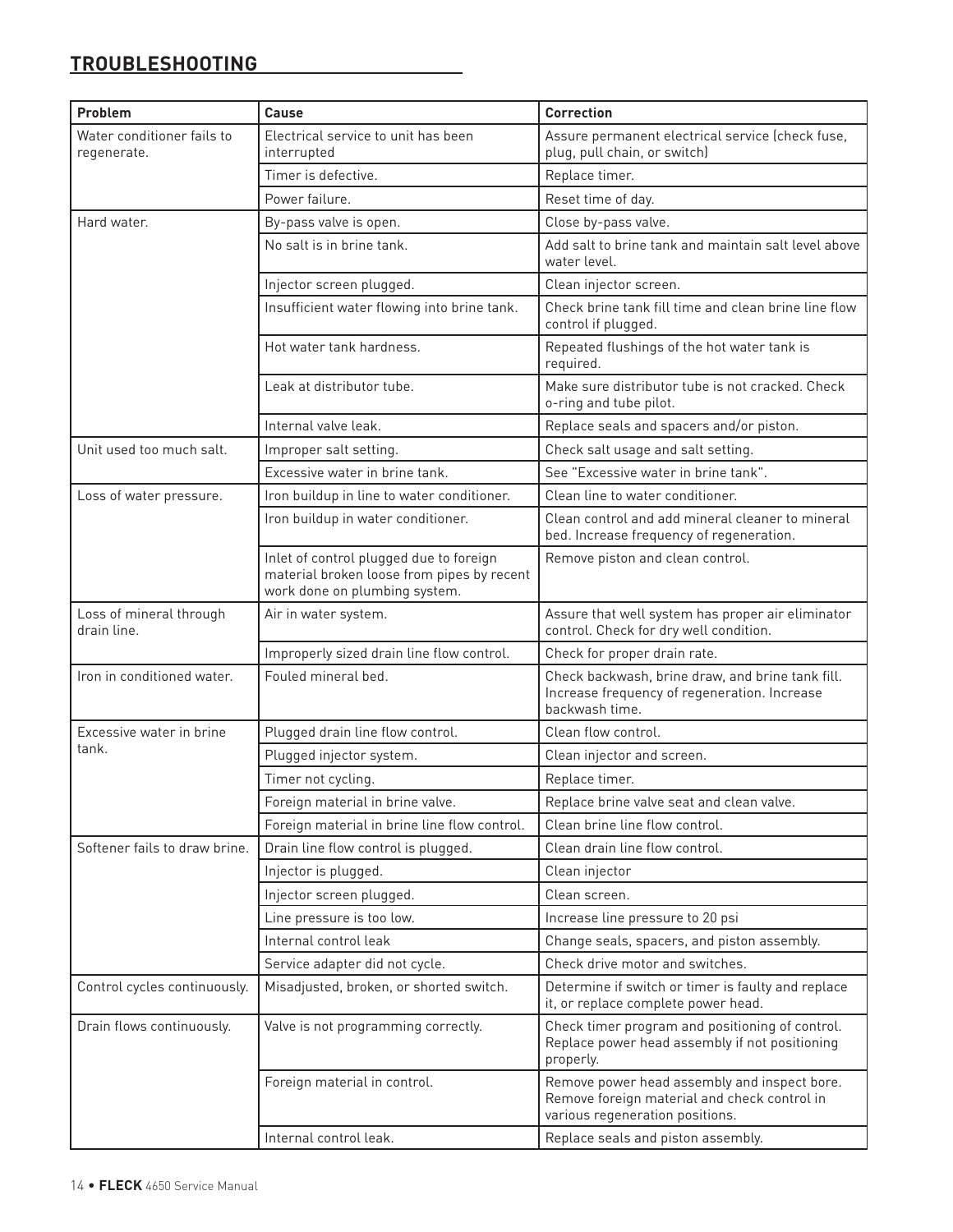## **SERVICE ASSEMBLIES**

|                                  | 60102-00 Piston Assembly Cold Water - Softener    |
|----------------------------------|---------------------------------------------------|
| 60102-10  Piston Assembly.       |                                                   |
|                                  | Cold Water - Feeder/Filter                        |
| 60102-20  Piston Assembly,       |                                                   |
|                                  | Cold Water - Low Water                            |
|                                  | 60102-031  Piston Assembly - Hot Water - Softener |
|                                  | 60102-231  Piston Assembly, 4650.                 |
|                                  | 560CD CW/HW - Softener                            |
|                                  | 60125Seal & Spacer Kit, 5600/9000 Top             |
|                                  | 60125-05 Seal & Spacer Kit, 4650, Hot Water       |
| 60084-XXXX Injector - Cold Water |                                                   |





SEAL & SPACER KIT



INJECTOR



BRINE VALVE



SKIPPER WHEEL, 7 DAY



| 60032 Brine Valve - Cold Water     |
|------------------------------------|
| 60032-001 Brine Valve - Hot Water  |
| 60510Coupling with Clip and Screws |
| 14860Skipper Wheel - 7 Day         |
| 14381Skipper Wheel - 12 Day        |

\*\*\*Hot water injector components are listed separately.



COUPLING



SKIPPER WHEEL, 12 DAY